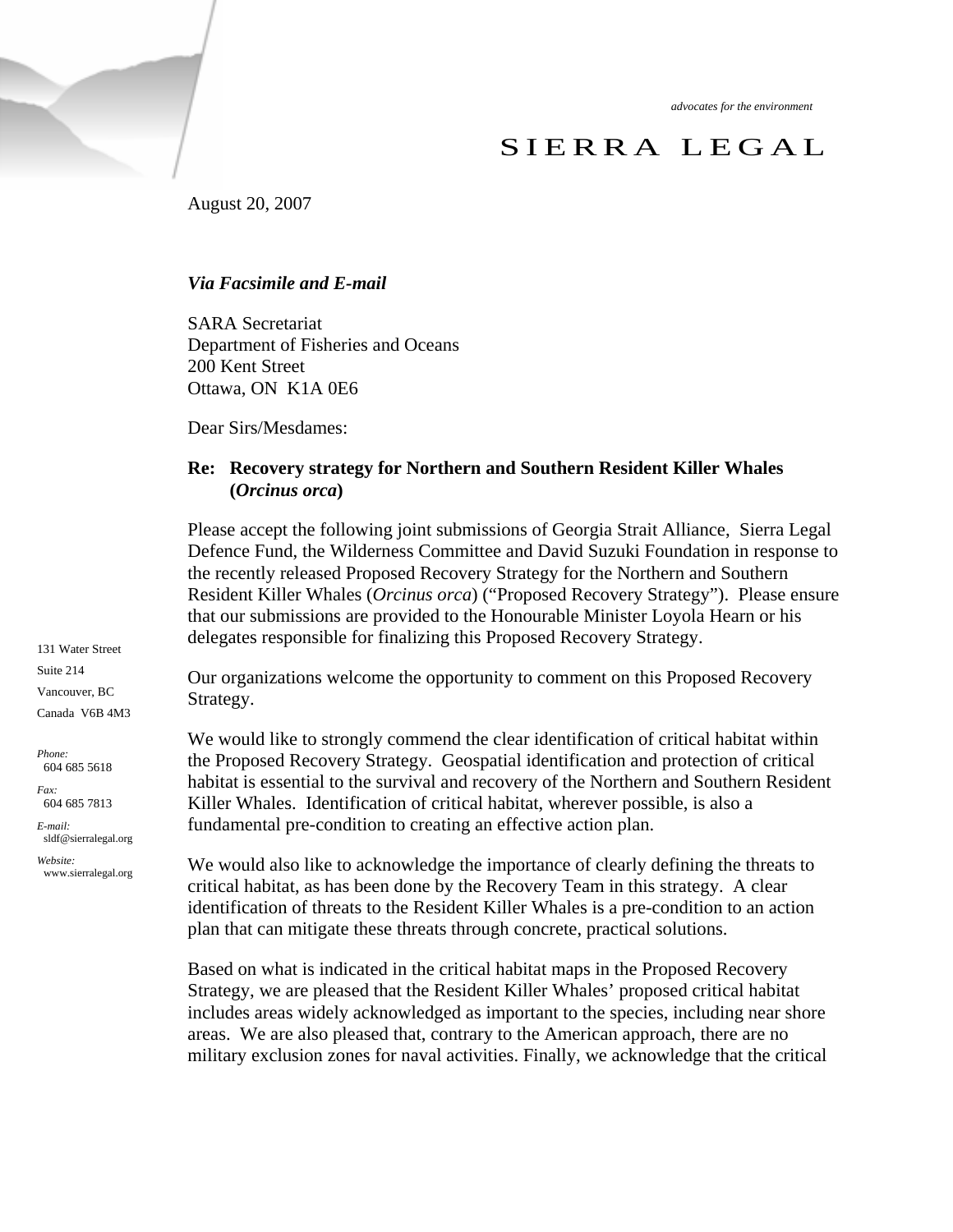habitat most recently identified by Dr. John Ford, in his 2006 paper assessing critical habitats of the Northern and Southern Resident populations, has been included.<sup>1</sup>

#### *Geographical Co-ordinates*

We do have some concerns, however, with the Proposed Recovery Strategy. In particular, we are concerned by the lack of legal geographical coordinates delineating the mapped critical habitat (as acknowledged by Appendix B)<sup>2</sup>. The absence of coordinates makes it difficult for the public to provide detailed, useful comments on the precise critical habitat identified in the Proposed Recovery Strategy, because we do not know the exact boundaries of the proposed critical habitat.

Furthermore, we have reviewed Dr. Ford's 2006 paper. We understand Dr. Ford's paper to be, in part, the basis for the identification of the critical habitats of the Northern and Southern Resident Killer Whale populations in this Proposed Recovery Strategy. We believe the coordinates must already exist, because Dr. Ford created his critical habitat maps using GIS software (pg. 3-4). We see no reason why Dr. Ford's GIS coordinates could not be included in the Recovery Strategy. Given the availability of this information, we urge that the finalized Recovery Strategy to be released by the Minister should include coordinates in Appendix B.

As the identification of critical habitat triggers various legal prohibitions, including a prohibition on its destruction, this lack of coordinates could be vague, and unfair to individuals trying in good faith to comply with the law.

The Minister would have received more informed, meaningful input, and the public would have received a more fair an effective consultation process, had these coordinates been included. We urge the Minister to ensure the inclusion of legal coordinates in future Proposed Recovery Strategies posted to the SARA Registry for public comment.

### *Relationship between critical habitat and prey*

What is particularly notable regarding the critical habitats identified for the Northern and Southern Resident populations is the Proposed Recovery Strategy's acknowledgement that the reason, in part, why these habitats are critical is because their prey is found there:

*"There is little evidence to suggest that killer whales require or are limited by specific physical features of their environment, other than features that make* 

SIERRA LEGAL DEFENCE FUND

 $\overline{a}$ 

<sup>&</sup>lt;sup>1</sup> Ford, J.K.B. 2006. An Assessment of Critical Habitats of Resident Killer Whales in Waters off the Pacific Coast of Canada. DFO Can. Sci. Adv. Sec. Res. Doc. 2006/072.

 $2$  Appendix B states: "Legal coordinates will be presented when this recovery strategy is posted to the SARA registry as Final. Please see Figures 5 and 6 for approximate areas." (at pg. 76)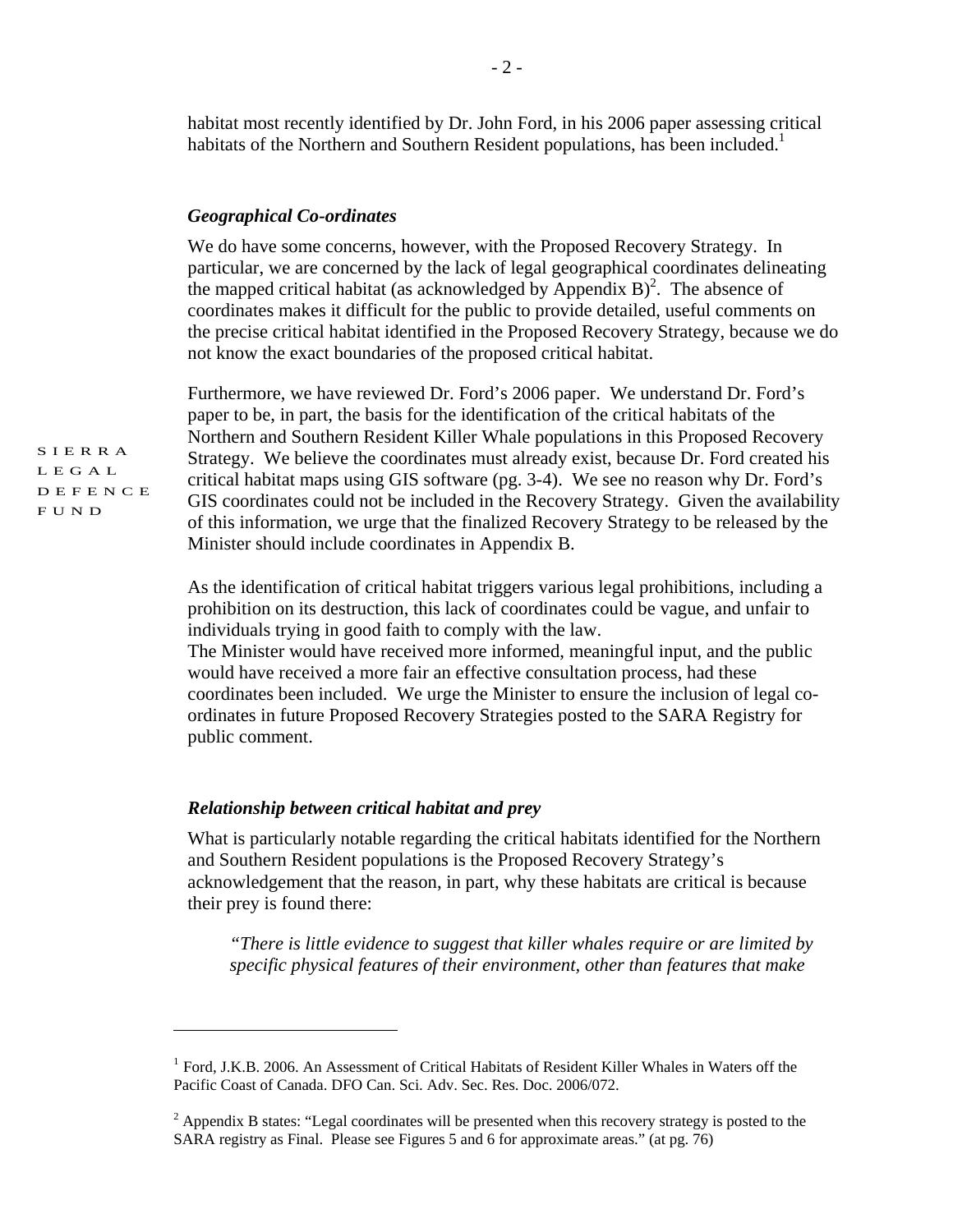*prey available to them… The presence of resident killer whales is closely associated with the presence of salmon"* 

Essentially, the Resident Killer Whale populations' critical habitats are deemed important because they funnel salmon to the whales.

Therefore, we believe the Proposed Recovery Strategy, or at least the subsequent Action Plan, should address greater protection of the salmon on which Resident Killer Whales prey, including the key rivers and streams in which these salmon spawn. Currently, the Proposed Recovery Strategy acknowledges that "changes in the relative strength of major salmon stocks may cause corresponding shifts in the geographic location of critical habitat for resident killer whales"(p.35). The impacts of the health of salmon stocks are in fact crucial to the ability of the Northern and Southern Residents to survive. This underscores the need to protect their prey and the habitats of their prey. The protection of the salmon and their habitat is essential to meeting Objective 1 of the Proposed Recovery Strategy (adequate and accessible food supply to allow recovery).

SIERRA LEGAL DEFENCE FUND

In order to adequately protect salmon prey, is it imperative that a new study be added to the schedule of future studies to be undertaken in the Action Plan. Namely, we urge the Recovery Team to address the delineation of critical "food-rearing" habitat on which the Northern and Southern resident killer whales rely; that is, critical salmonbearing streams and in particular Chinook bearing streams. As noted in the Proposed Recovery Strategy: "… trends in mortality rates of southern and northern resident killer whales were correlated with each other, and that both were strongly related to fluctuations in the abundance of Chinook salmon"(p.23). Long-term recovery and survival of the resident killer whale populations requires identification and heightened protection of those critical streams.

## *Action Planning*

When the Final Recovery Strategy is released, the important action planning process will begin. Our organizations strongly support dedication of significant financial and human resources to the Action Plan for the Resident Killer Whales.

With threats to critical habitat clearly identified in the Proposed Recovery Strategy, we request the Honourable Minister Hearn to instruct the Recovery Team to ensure that the Action Plan include clear, concrete measures to mitigate all identified threats. At this time, we request the Minister to further instruct the Recovery Team to identify key Chinook salmon streams that are critical to the resident killer whales' survival. An Action Plan with clear solutions will provide the necessary guidance to helping restore the northern and southern resident killer whales populations.